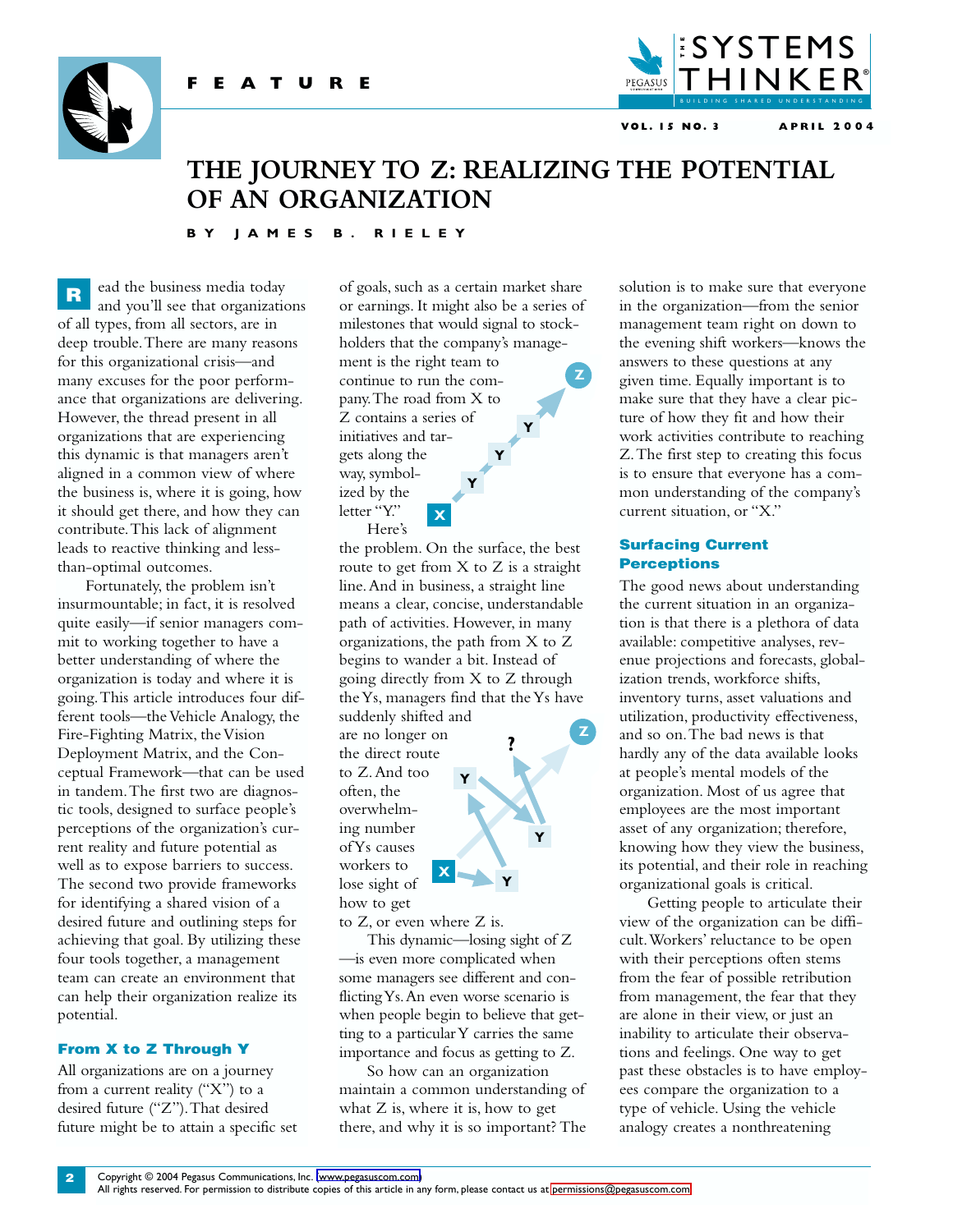environment in which people can discuss their views of the organization creatively and descriptively.

This process usually works best with groups that represent a crosssection of the company to provide representative thinking across the organization as a whole. Once you have your group together, ask these four questions:

1) If our organization were some kind of vehicle, what kind would it be? 2) What is the condition of that vehicle?

3) What part of the vehicle are you? (You cannot be a driver or passenger, but must be an integral part of the vehicle itself.)

4) What kind of vehicle will the organization be in three years (or whatever time range you are interested in)?

In question number 1, you are looking for the year, brand, model, and color of whatever type of vehicle the participant chooses. Participants usually select automobiles, but they could also pick bicycles, boats, airplanes, trucks, rockets, or whatever. The only criterion is that the vehicle must be something that was manufactured, which precludes using animals such as camels or horses.

In question number 2, you are seeking a detailed description of how the participants evaluate the current condition of the vehicle, such as rusted, dented, cleaned on a regular basis, or receives regular maintenance. This question surfaces perceptions about the organization's health and its ability to realize its potential.

Question 3 is meant to get participants to think about how they contribute to the organization's functioning.The role people play is too often confused with their job title or description.After they respond with something like "the fuel,""the carburetor," or "the windshield," the facilitator can surface additional mental models by asking,"And what function does that component perform in the vehicle? What would make it operate more effectively?"

Question 4 is used to identify what participants believe the organization will be able to achieve in the timeframe selected. Sometimes people report quite a change from the current vehicle (question 1) to the future vehicle (question 4)—the Wright Brother's plane to a space shuttle; a skateboard to a new BMW. Equally, we have seen almost imperceptible shifts between the current and the future—a 1985 Ford Taurus to a 1985 Ford Taurus with new paint, a 2001 Mercedes Benz to a 2002 Mercedes Benz. On occasion, we have even seen the analogy seem to go backward—a 1999 Volvo wagon to a 1996 Volvo sedan.

This exercise helps to surface people's assumptions about the organization and highlights any gaps in alignment among the perceptions of different participants.To show these discrepancies, the facilitator plots the results from questions 1 and 4 from all participants on a graph (see "Vehicle Graphs").

For each individual, the results will be a straight line between two points, one for "current reality" and one for "future potential." If the person's assessment is that the company is currently an old bare-bones Volkswagen Beetle but has the potential to become a next-generation space shuttle, then the line will start at the bottom left corner and travel up to the top right. If the individual thinks the company is a middle-of-the-road performer now and will remain so in the future, a short, horizontal line would appear halfway up the graph.

The plotting is relative. So if one person characterizes current reality as a VW Beetle, but everyone else says its a pogo stick, then the VW plot line would start at a higher point than the pogo-stick plot line.An old car today that in three years will be the same car but clean would result in a horizontal line that doesn't go very far to the right; again, the actual positioning would be based on the other answers.

The responses in example A represent an organization with a good level of alignment in the perceptions of current reality and future potential. The responses shown in Example B appear to be quite scattered, that is, participants had little common understanding of where the organization is and where it is going.



The responses in example A represent an organization with a good level of alignment in the perceptions of current reality and future potential.The responses shown in Example B appear to be quite scattered, that is, participants had little common understanding of where the organization is and where it is going.

Conversation about the graphs centers on the following questions: 1) What does this graph tell us about our alignment around our current reality and future potential? 2) What is the impact of these assumptions on our ability to deliver consistently high performance? 3) What level of alignment do we need?

4) What do we want to do about it? So, if most of the people view the future organization as a sturdy Toyota Camry but a few others see it as a jalopy, the group has a common language for exploring why their opinions diverge so dramatically. From this foundation, they can begin to create a common understanding of what their expectations are, where they want their organization to go, and what they will need to do to get their organization there.

# **The Curse of Fire-Fighting**

Unfortunately, many organizations spend too much time on their journey to Z fighting fires.This may seem Continued on next page ≻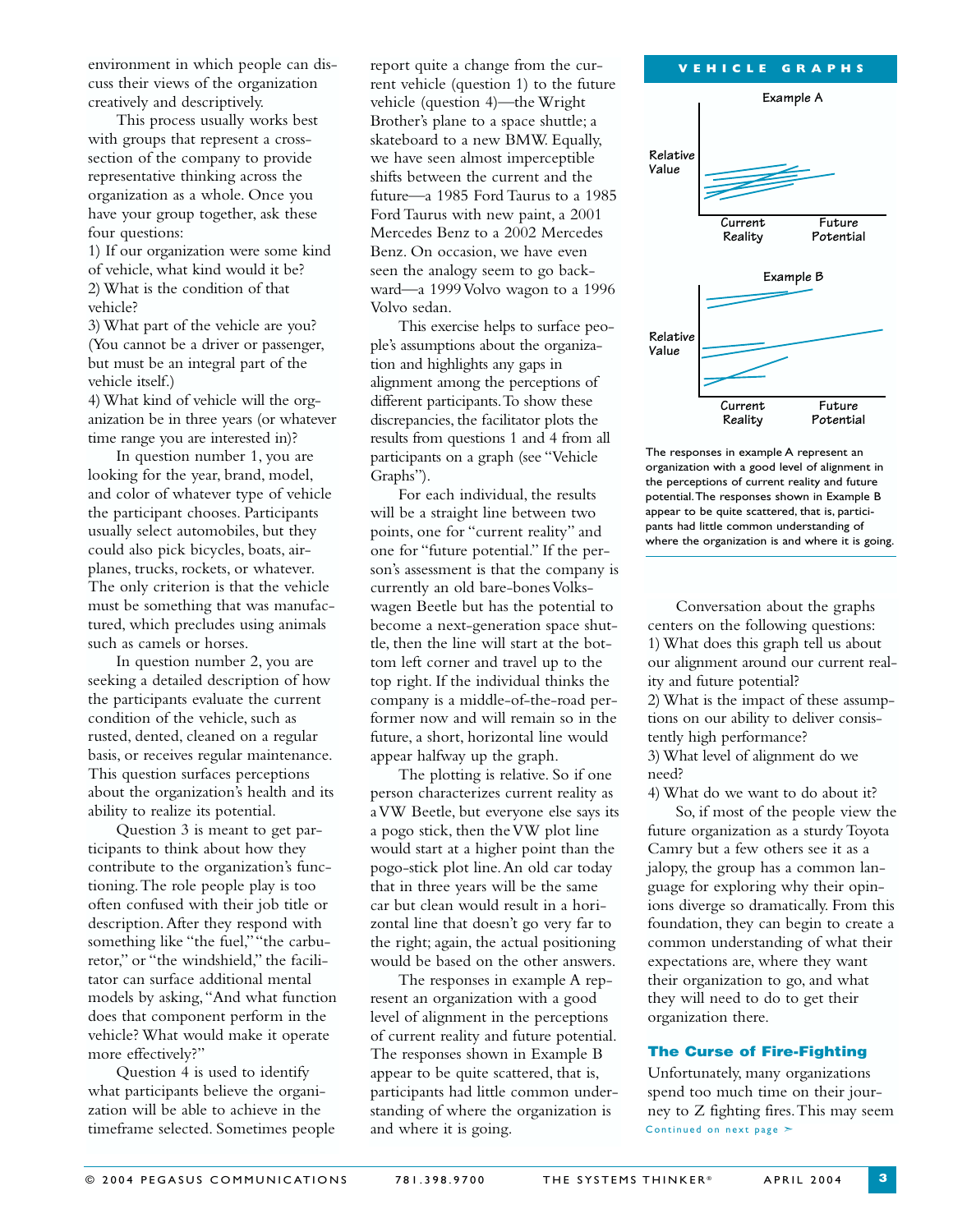#### ➣ Continued from previous page

counterintuitive. Most certainly, if there is a crisis, it must be resolved. The problem comes when people put out the same fires year after year.The key to high performance over time is to extinguish fires and then make sure that they stay out. Doing so requires a different set of mental models about handling critical organizational problems than most managers have today.

In order to break the cycle of fire-fighting, we first must have a clear picture of how much of it is really happening.The best way to accomplish this is to have each member of a group plot on a four-block matrix how much and what kind of firefighting he or she thinks is taking place in the organization (department, team, etc.) (see "Fire-Fighting Matrix"). Participants use circles to represent current activities and squares to represent activities at some point in the past.A facilitator then combines all the data on one matrix.

The composite matrix often shows that people believe little learning has happened in the organization. This is demonstrated by the fact that,

for the most part, the circles (today's fire-fighting) are in the same area as the squares (fire-fighting two years ago). If learning were taking place, the circles would mainly appear in the upper-right quadrant of "new and high-value" problems.The fact that learning is not taking place means that the organization will continue to relive the same problems year after year, lessening its ability to realize its potential over time.

The vehicle analogy and the firefighting matrix are complementary diagnostic tools. In a company in which there is a distinctly low set of expectations (as shown by the vehicle analogy exercise), you generally find high levels of fire-fighting—fighting the same fires over and over again. By using the vehicle analogy and the fire-fighting matrix together, managers and employees can begin to see the impact of their collective actions. This is the first step to shifting behaviors and removing the roadblocks to organizational success.

ChemCo (a pseudonym), a global organization from the chemical sector, recently used these two tools.The



In this example, people believe little learning has happened in the organization.This is demonstrated by the fact that, for the most part, the circles (today's fire-fighting) are in the same area as the squares (fire-fighting two years ago). If learning were taking place, the circles would mainly appear in the upper-right quadrant of "new and high-value" problems.

management team and their direct reports were closely aligned in their perceptions of where the organization was and where they thought it would be in the future. However, their expectations about what the company would accomplish were rather bleak. Likewise, the output from the firefighting matrix showed that the company was not learning from experience. In organizations, perceptions are as important as reality.At ChemCo, the belief by managers and workers alike that the company had little possibility to realize its potential threatened to become a self-fulfilling prophecy.

Through this analysis, participants should have a good idea as to why the organization might struggle on its journey to Z.To overcome these barriers, they need to create a common vision of a desired future, with a detailed list of the actions that will support it.The next two tools—the Vision Deployment Matrix and the conceptual framework—can help an organization do just that.

#### **Understanding Z**

We usually describe Z—the organization's overall goal—in terms of what we might call "events." Events are the organizational outputs that are most easy to see and, consequently, most often measured.They are typically variables such as revenues, market share, headcount, and stock price. For energy companies, the list probably includes barrels per day; for healthcare facilities, the number of patients discharged; for manufacturing, production levels; and for service organizations, customer service ratings.These are fine measures, but they represent a rather myopic view of Z.

To get a true picture of Z, it is important to be able to describe not only the events, but also the patterns of behavior that lead to certain actions; the systemic structures (both the explicit and implicit policies and procedures) that will support the process; and the mental models of the managers and employees necessary for achieving the goal.The Vision Deployment Matrix is useful for compiling this detailed view of Z.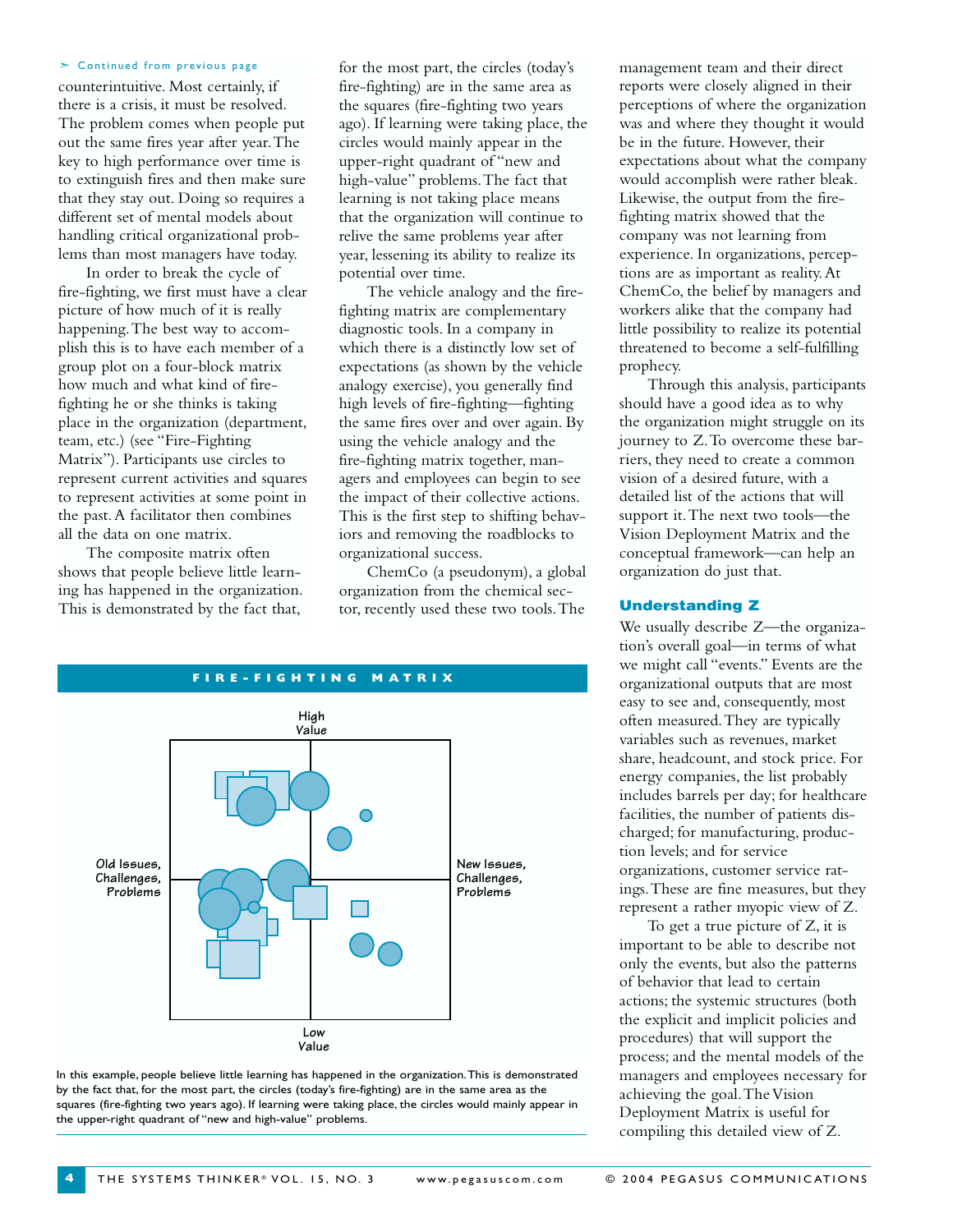The Vision Deployment Matrix™ (VDM) is a tool designed by Daniel H. Kim to enable managers and employees to describe the organization's current reality as well as what they want the organization to look like in the future (see "Vision Deployment Matrix"). By describing these two points in the journey in detail, the path from current reality to desired future becomes clearer—and more achievable.The difference between the vehicle analogy and the VDM is that the vehicle analogy paints a picture of people's general impressions of the organization today and what they think it will become; the VDM offers a detailed look at the organization now, as well as specifying what employees want it to be in the future

Each participant fills out a matrix, and the results are then compiled. For ChemCo, there was a startling difference between what the ChemCo managers expected to happen, as shown in the vehicle analogy, and what they wanted to happen, as shown in the VDM.This gap is a serious problem, because it means that the organization as a whole lacks the confidence to reach Z.

To help bridge the gap, the group must come to agreement on a common vision, the steps for achieving it, and progress indicators to make sure they are on the right track.At the same time, individuals list action items for how they can contribute to the overall process. Because the VDM includes not just actions at the event level but also at the pattern, structures, and mental models levels, the actions people take are likely to be more effective than when they were operating only at the event level. By using the VDM, employees gain confidence that the organization is working toward a common goal and that it is achievable, regardless of past experiences.

# **Evaluating Individual Progress**

Especially for managers, the process of closing the gap between the organization's current reality and desired future means changing how they think, how they influence others, how

| VISION DEPLOYMENT<br><b>MATRIX</b>                                                                               |                                                                                                                                                                  |                                                                                                                                |  |  |  |
|------------------------------------------------------------------------------------------------------------------|------------------------------------------------------------------------------------------------------------------------------------------------------------------|--------------------------------------------------------------------------------------------------------------------------------|--|--|--|
|                                                                                                                  | <b>Desired Future</b>                                                                                                                                            | <b>Current Reality</b>                                                                                                         |  |  |  |
| <b>Vision</b><br>Essence or image of the<br>future                                                               | Quality is our main priority.                                                                                                                                    | Quantity is our main<br>priority.                                                                                              |  |  |  |
| <b>Mental Models</b><br>Deeply held theories of<br>how the world works                                           | Quality is everyone's job;<br>therefore, we must provide<br>ways to ensure quality in<br>every step of the process.                                              | We must keep the<br>production line running at<br>all costs and fix defects at<br>the end of the line.                         |  |  |  |
| <b>Systemic Structures</b><br>Organizational charts,<br>information systems,<br>policies and procedures,<br>etc. | Production workers conduct<br>quality tests. Suppliers have<br>quality assurance programs.                                                                       | Production line runs<br>continuously. Quality<br>checks are conducted only<br>at the end of the line.<br>Defects are reworked. |  |  |  |
| <b>Patterns of Behavior</b><br>Trends or changes in<br>things over time                                          | Declining level of defects<br>between now and 2009.                                                                                                              | Rising level of defects<br>over past three years.                                                                              |  |  |  |
| <b>Events</b><br>Specifically identifiable<br>occurrences, such as a<br>late delivery of an order                | Production worker stops the<br>assembly line because a<br>defect is discovered.<br>Everyone works to figure<br>out the root cause before<br>resuming production. | Production target missed<br>due to defective parts.                                                                            |  |  |  |

*Adapted from "Vision Deployment Matrix II: Crossing the Chasm from Reality to Vision" by Daniel H. Kim (Pegasus Communications, 2000)*

The VDM offers a detailed look at the organization now, as well as specifying what employees want it to be in the future.

they achieve goals and targets, and how they lead.To help draw attention to each of these areas and evaluate progress, the conceptual framework can be useful.

The conceptual framework has four columns labeled "thinking," "influencing,""achieving," and "leading."These leadership competencies are critical for an organization to be able to reach its potential.The rows are labeled with company values, specific initiatives, organization-wide goals, key competencies, or other variables that are important to the particular organization (see "Conceptual Framework" on p. 6).

To complete the framework, managers fill the cells of the matrix with the demonstrable behaviors they will need to exhibit in order to make progress in those areas.This exercise can be particularly challenging for leaders who are used to focusing on "achieving" at the expense of the other competencies.After the managers fill in their frameworks, they present what they have written down to the others in their group.After the presentations, participants then commit to what they will do differently in support of each item in the framework; that is, how they will change their behavior in ways that will be visible to others.

A management team at ChemCo did this exercise together. One month later, the team met to evaluate their progress.The facilitator had prepared an assessment for the group. Each manager read the list of commitments for the other members and evaluated whether they saw no evidence of change, some evidence of change, or a clear difference in the manager's behavior.The assessment documents were then collected and compiled, with the compiled data presented in aggregate form for each manager.

At this first assessment meeting, both individual and team scores were Continued on next page  $\geq$